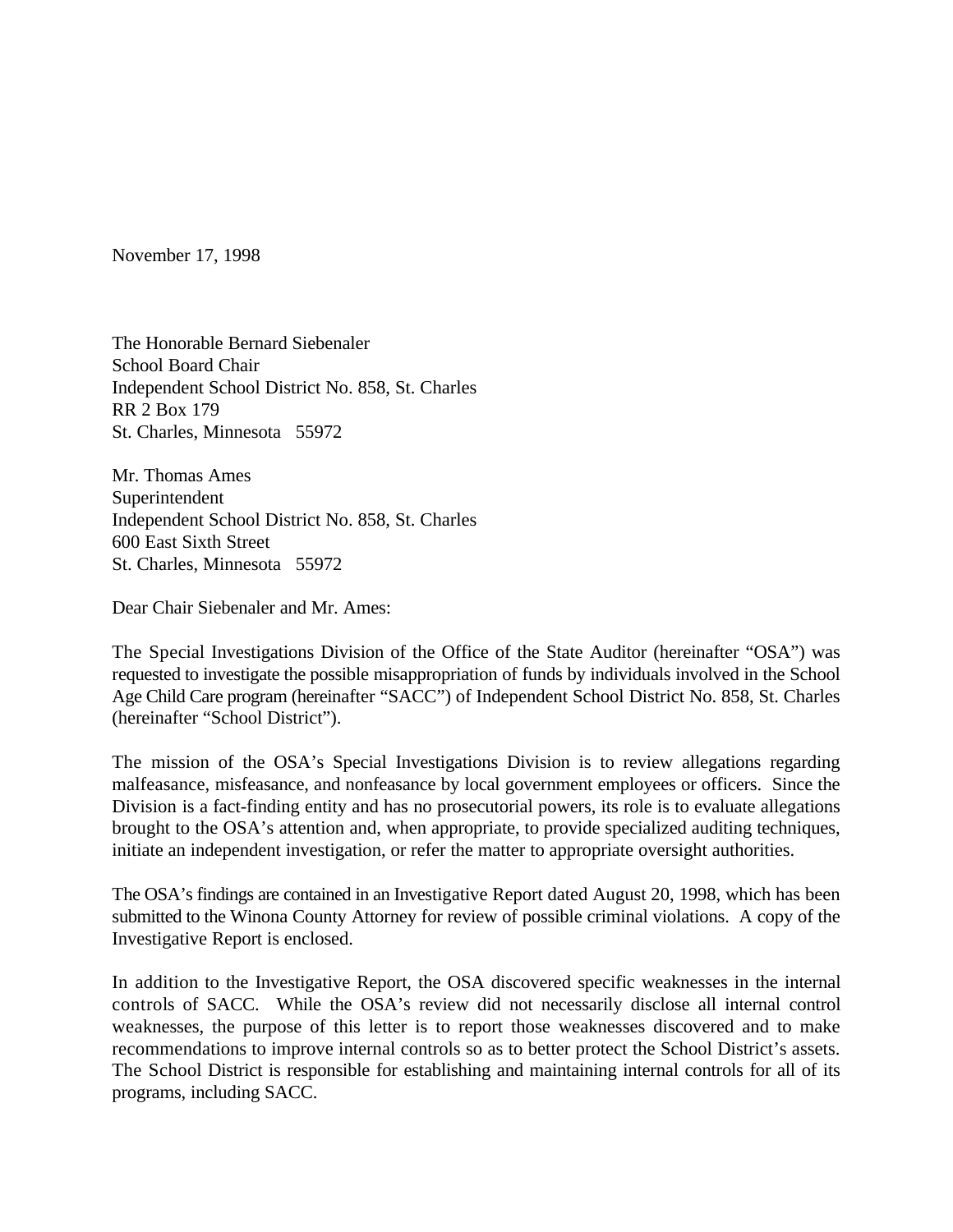## **I. BACKGROUND**

In July of 1989, the School District adopted guidelines for a program to provide child care for school age children, which became known as  $SACC<sup>1</sup>$  On August 8, 1989, the School District approved the hiring of a program coordinator and SACC opened a checking account and savings account at what is now Merchants National Bank (hereinafter "Bank"). These accounts were opened using the federal tax identification number of the School District.

SACC became part of the School District's Community Education Program, but maintained its own parent advisory board, bank accounts, and control over the hiring of personnel. SACC employs a Coordinator and part-time employees. Although there has never been a formal contract between SACC and the School District, SACC has always been allowed to use School District facilities free of charge. In addition, the School District paid the SACC Coordinator directly and was reimbursed by SACC for the cost of the Coordinator's wages and benefits.

Prior to April of 1998, the SACC Coordinator was generally responsible for the following: (1) billing parents and Winona County for child care costs; (2) receiving and recording payments from parents and Winona County; (3) preparing and making deposits; (4) purchasing supplies for the program; and (5) providing child care. The SACC Treasurer was generally responsible for signing checks, receiving bank statements and, at least in the early years of SACC, making some deposits at the Bank.

In March of 1998, the SACC Treasurer admitted to taking an undetermined amount of money from the SACC checking account by writing checks to herself and to cash. Based on this discovery, School District personnel initiated a review of SACC records, including records provided both by SACC and by the Bank. Subsequently, the OSA was notified of the misappropriation of funds, conducted an investigation, and produced an Investigative Report dated August 20, 1998.

# **II. STRUCTURE OF SACC**

Minnesota law differentiates between school age child care programs based upon whether they are operated by a school or privately operated.<sup>2</sup> School age child care programs operated by a school

 $\frac{1}{1}$  Initially, the idea for this program was developed independently of the School District. Subsequently, the individuals involved in developing the program approached the School District and requested that the program become part of the School District.

<sup>&</sup>lt;sup>2</sup> See Minn. Stat. § 245A.03, Subd. 2(12) (1998) (providing that school-operated school age child care programs are excluded from licensure requirements). *See also* Minn. R. 9503 (1997) (providing licensure requirements for child care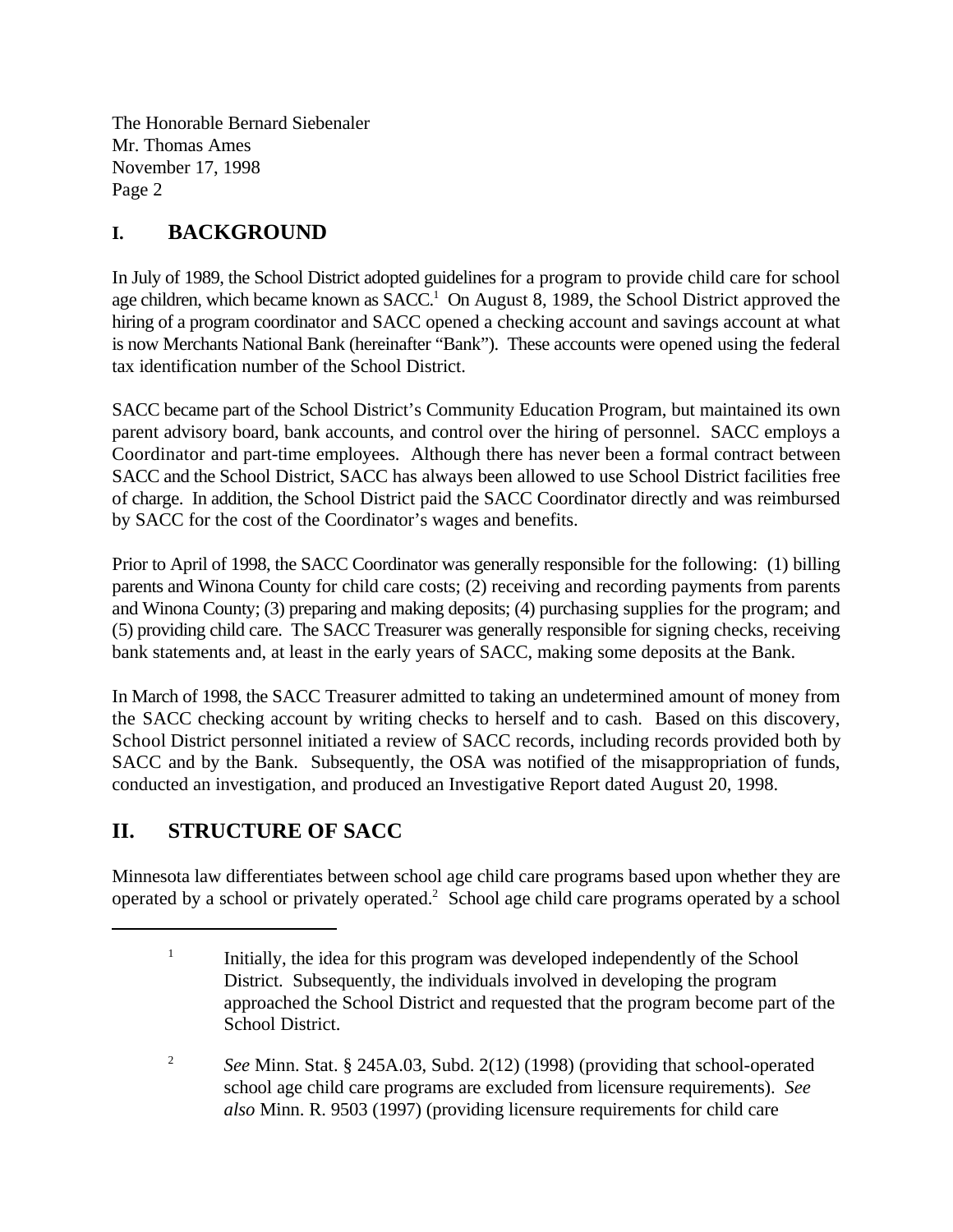are excluded from the licensure requirements of Minnesota law, while privately operated programs must meet these licensure requirements.<sup>3</sup>

In order to fully analyze the issues presented, the OSA was required to identify whether SACC is a school-operated program or a privately operated program within the framework of Minnesota law. Minnesota law provides that, when a school board offers an extended day program, such as a school age child care program, it must have the following characteristics:

- (1) be part of a community education program;
- (2) be available to children from kindergarten through grade 6;
- (3) offer adult supervised programs while school is not in session;
- (4) have parental involvement in program design and direction;
- $(5)$  form partnerships with the K-12 system and other entities;
- (6) allow opportunities for trained secondary school pupils to work with younger children in a supervised setting;
- (7) have the ability to charge a sliding fee based upon family income and may receive money from other public or private sources; and
- (8) maintain a separate account within the community services fund for all funds related to such a program.<sup>4</sup>

The information reviewed by the OSA suggests that SACC is a school-operated program, because it exhibits all the characteristics of a school-operated extended day program, except that SACC funds are not maintained in a separate account within the School District's community services fund.<sup>5</sup>

providers).

 $^{3}$  *Id.* 

- <sup>4</sup> Minn. Stat. § 124D.19, Subds. 11 (1998).
- <sup>5</sup> The OSA noted that SACC has maintained a degree of autonomy from the School District, as demonstrated by the following: (1) SACC has its own bank accounts;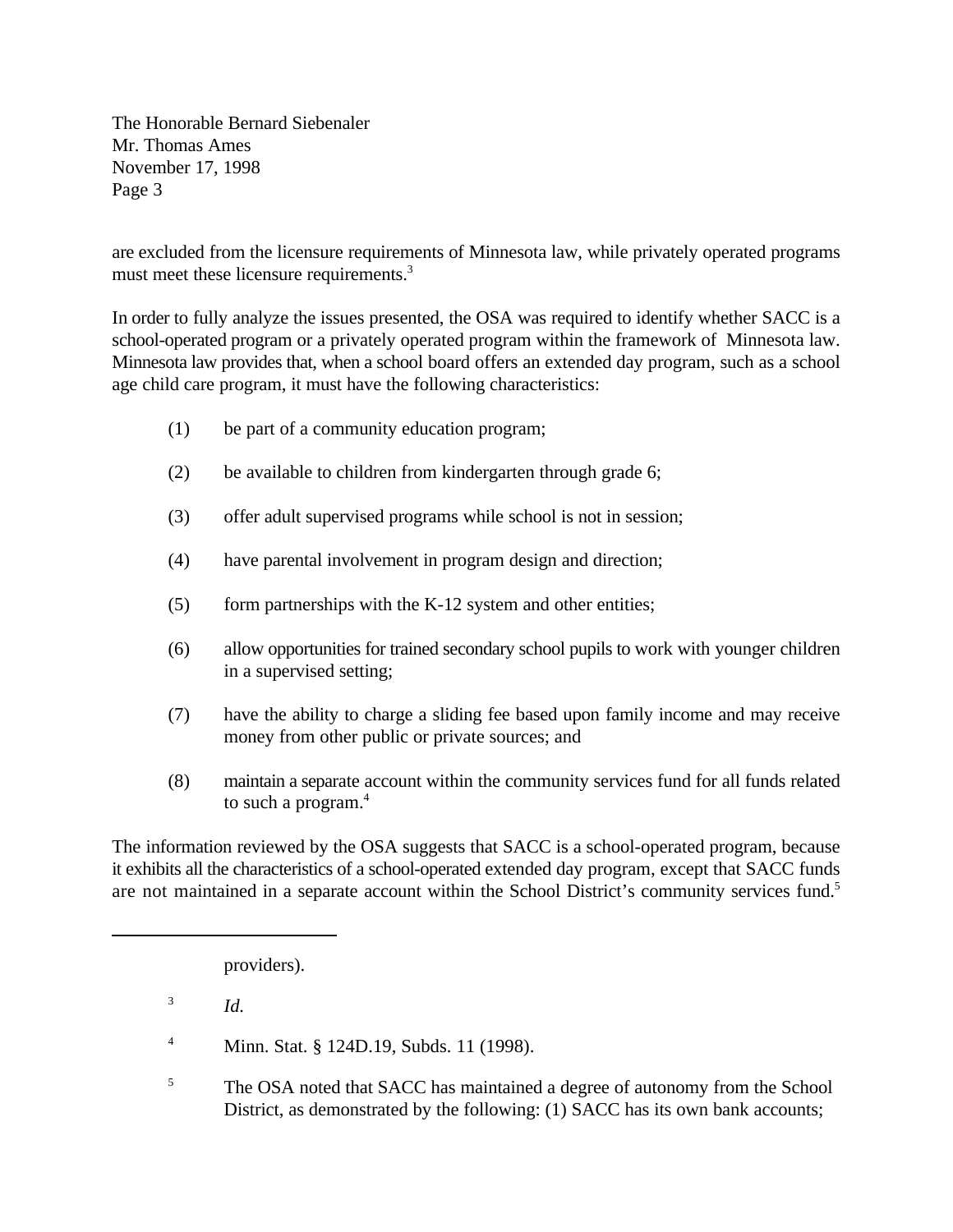Additionally, the following factors further suggest that SACC is school-operated:

- (1) the SACC bank accounts were opened and maintained using the federal tax identification number of the School District;
- (2) Prior to August of 1996, some former SACC employees were paid by the School District and, currently, the salary of the SACC Coordinator continues to be paid by the School District;
- (3) the current SACC coordinator position qualifies for membership in the Public Employees Retirement Association (hereinafter "PERA"); and
- (4) SACC is not licensed, as is required for privately operated programs.

Therefore, the OSA has conducted its analysis based on the assessment that SACC is a schooloperated program.

## **III. FINDINGS AND RECOMMENDATIONS**

Based upon the OSA's identification of SACC as part of the School District, there were numerous weaknesses involving the internal control structure of SACC. The OSA's findings and recommendations regarding these weaknesses are contained in the following sections:

# **A. POLICIES AND PROCEDURES**

### **1. Accounting Policies and Procedures**

Prior to April of 1998, SACC operated without formalized written policies and procedures for processing financial transactions. Written policies and procedures provide guidance to employees on how to process and record financial activities. Without written policies and procedures, there is no assurance that accounting records and files will be maintained as intended.

Recently, the School District assumed responsibility for processing financial transactions for SACC.

<sup>(2)</sup> SACC was not included in the School District's annual budget; (3) SACC hired and paid employees outside of the School District's payroll system; and (4) SACC's advisory board has exercised decision making authority without consistent School Board representation.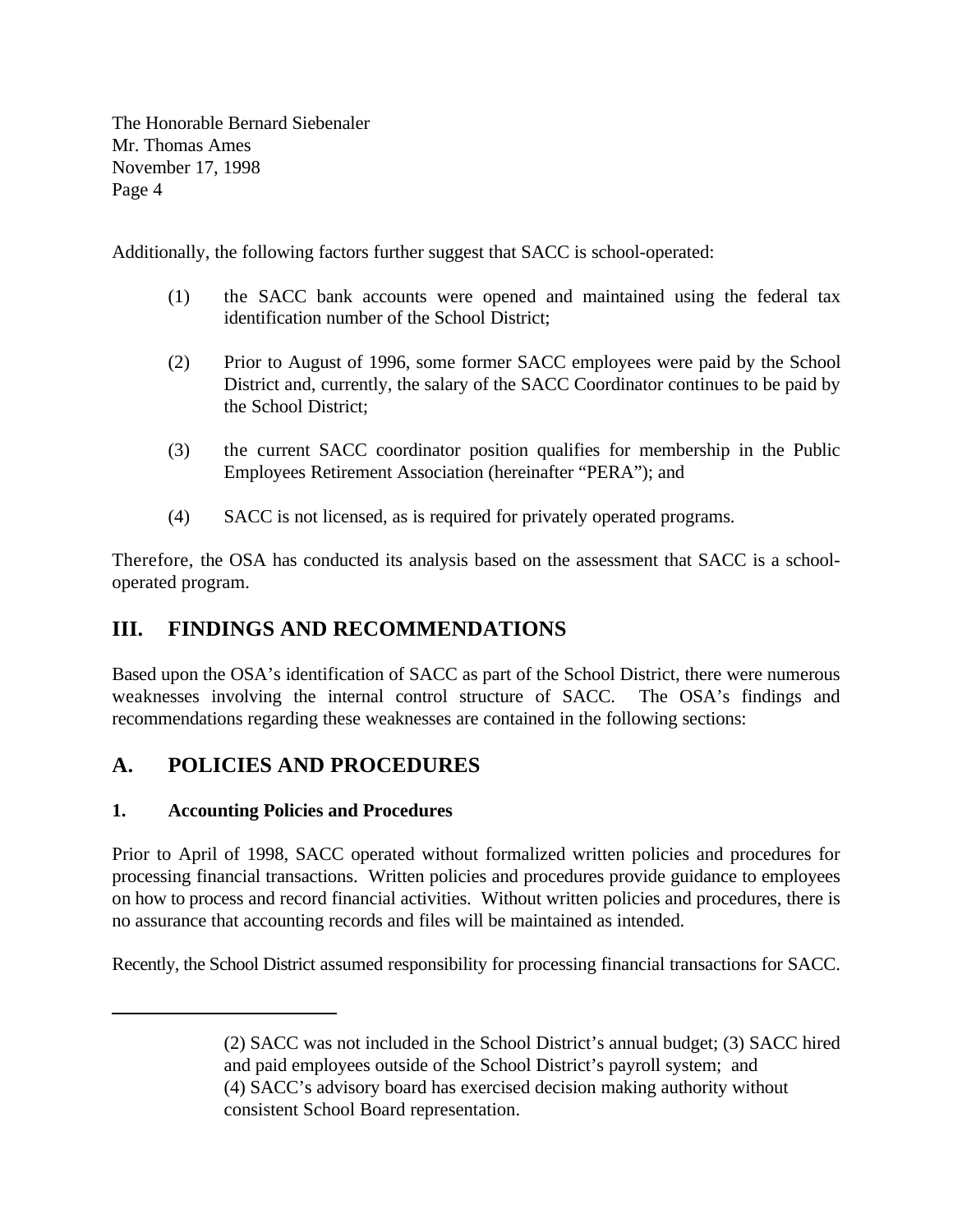The School District has various written policies and procedures for processing and recording financial activities, including: budgeting, borrowing, purchasing, records retention and expense reimbursement. However, the OSA noted the School District lacks written policies and procedures in numerous areas, including receipts, disbursements and payroll.

The OSA recommends that the School District review existing policies to determine whether it should implement additional procedures regarding receipts, disbursements and payroll. The policies and procedures implemented by the School District should be approved by the School Board and communicated to all School District employees.

### **2. Purchasing Policies and Procedures**

SACC did not have written purchasing policies and procedures. Purchases were initiated on verbal authorizations and no purchase requisitions or purchase orders were prepared or approved. Additionally, the same employee who initiated purchases also generally received the purchased items and prepared claims for the payment of those purchases. Based upon a review of the School District's purchasing policies and procedures, purchase orders are required.

The OSA recommends that the School District review its current purchasing policies and procedures to include a requirement that goods received be reconciled with related purchase orders. All bills should be approved prior to payment.

#### **3. Annual Audit**

SACC was not included in the annual audit of the School District.

The OSA recommends that the financial records of SACC should be audited annually as part of the School District's audit.

#### **4. School District Budget**

SACC does not prepare an annual operating budget and, as such, is not included in the School District's budget.

The OSA recommends that SACC prepare a formal budget that is integrated into the School District's budget and approved by the School Board.

## **B. BANK ACCOUNT TRANSACTIONS**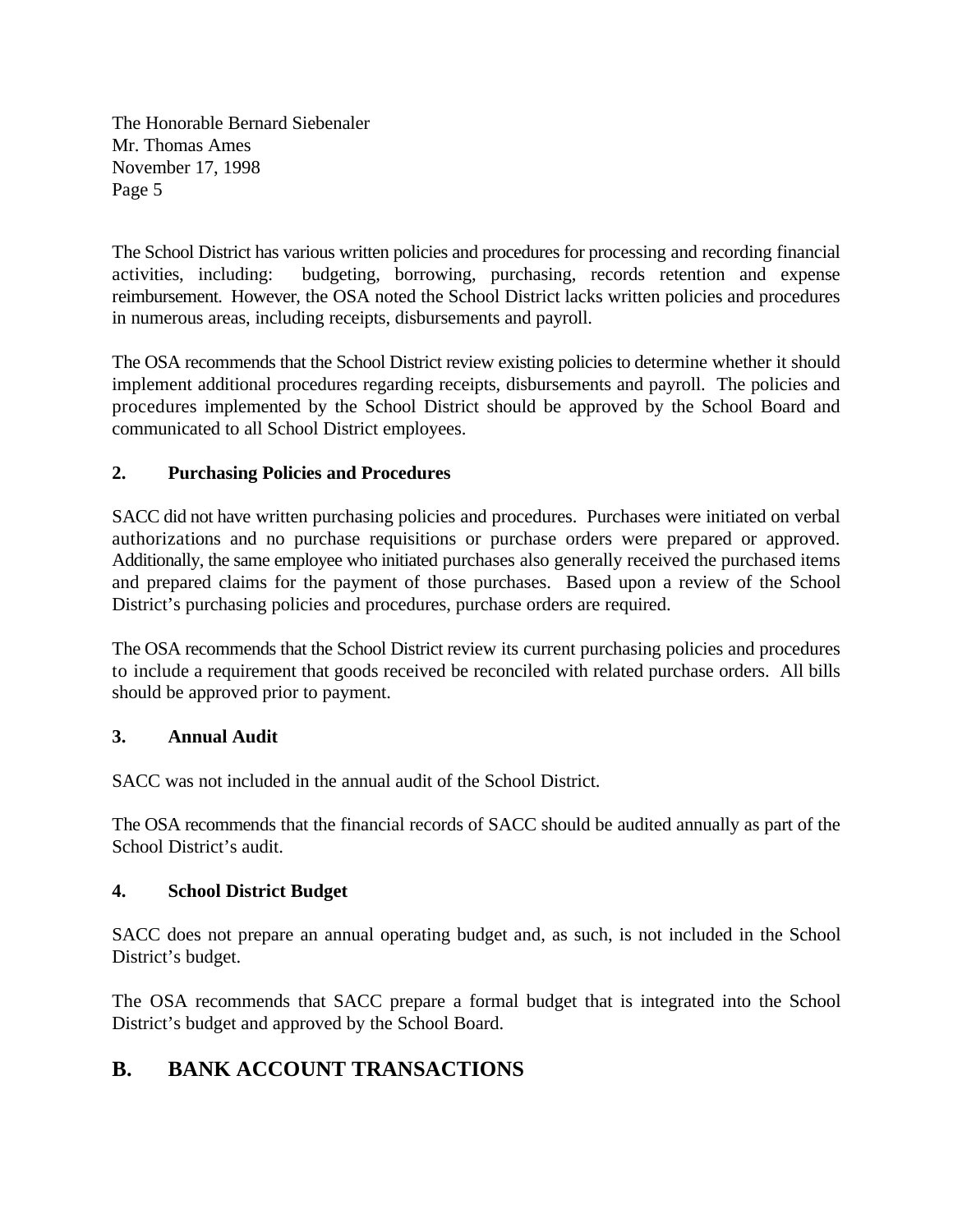### **5. Segregation of Duties**

Prior to April of 1998, the SACC Treasurer was generally responsible for preparing checks for payment and had possession of the bank statements, while the SACC Coordinator received mail, collected payments, and generally prepared and made deposits. As previously noted, the School District has recently assumed responsibility for processing financial transactions; however, a small number of individuals continue to have the primary responsibility for most of the accounting and financial duties of SACC.<sup>6</sup>

The School District's auditors have found a lack of segregation of duties within the School District during each of the past three years. The School District has indicated that it does not consider it to be economically feasible to hire additional people for the purpose of segregating duties.

The OSA recommends that the School District consider whether it is possible to adjust current staff responsibilities to better segregate duties. Further, the OSA recommends that the School Board be aware of the lack of segregation of duties and, if possible, develop oversight procedures to ensure that the internal control policies and procedures are implemented by staff.

### **6. Separate Bank Accounts**

The SACC savings and checking accounts are maintained separately from the School District's accounts. Prior to April of 1998, the bank statements for the SACC accounts were not reconciled to the check register.<sup>7</sup>

The OSA recommends that SACC funds be maintained in a School District bank account and that the SACC savings and checking accounts be closed. If SACC continues to operate as a schooloperated extended day program, the School District should maintain all SACC funds in separate general ledger accounts within the School District's community services fund. If the School District

<sup>&</sup>lt;sup>6</sup> Additionally, during the period of its review, the OSA noted that SACC checks were signed only by the SACC Treasurer, even though two signatures were required on checks in the early years of SACC. Minnesota law requires that checks paid by a School District contain at least two signatures. *See* Minn. Stat. § 123B.14, Subds. 2, 7 (1998) (requiring the clerk to draw and sign all orders upon the treasurer and the school board chair to countersign all such orders).

 $\frac{1}{10}$  In addition, the bank statements were mailed to the home of the SACC Treasurer. The OSA noted that the bank statements are currently being mailed directly to the School District.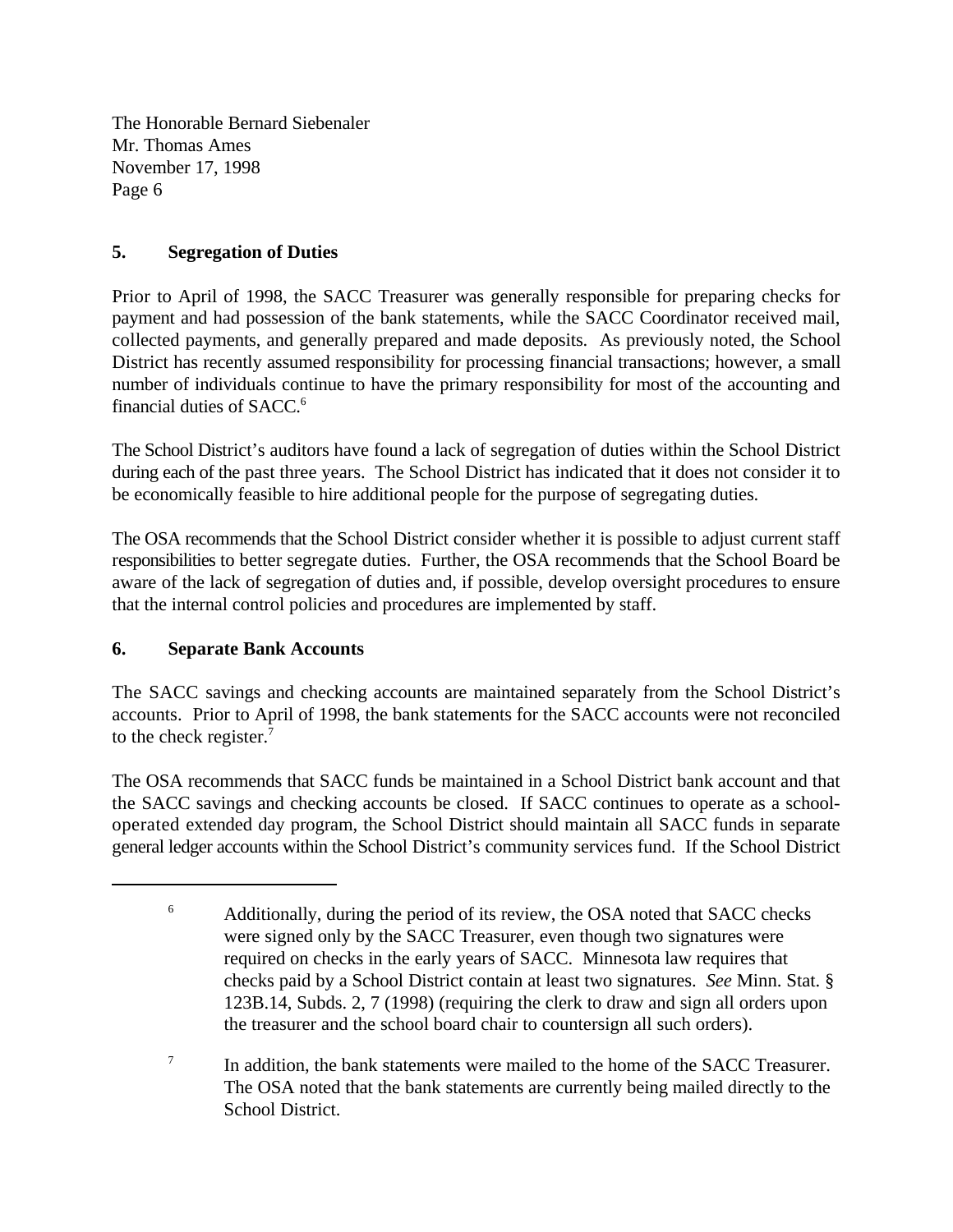chooses to maintain separate SACC savings and checking accounts, the bank statements should be reconciled to the check register promptly upon receipt and the reconciliations should be retained. Any differences should be resolved before the next statement is received. Those preparing the reconciliation should initial and date the statements. Finally, management should review all reconciliations.

## **7. Cash Withheld from Savings and Checking Account Deposits**

The OSA noted that cash was withheld from the SACC savings and checking account deposits.

The OSA recommends that all collections be deposited intact. If collections are not deposited intact, internal controls are weakened, making it possible for the misuse or theft of funds to occur.

### **8. Cash Withdrawn from Savings Account**

Cash was withdrawn on several instances from the SACC savings account. The OSA was unable to locate any documentation to explain these withdrawals.

The OSA recommends that the School District instruct the Bank not to allow cash withdrawals.

### **9. Retention of Canceled Checks**

Numerous canceled checks were not retained by SACC. This resulted in the Bank having to provide copies from microfiche, when available.

The OSA recommends that all canceled checks be retained in accordance with the School District's records retention schedule and Minnesota law.8

<sup>&</sup>lt;sup>8</sup> Minn. Stat. §§ 138.17, 138.225 (1998).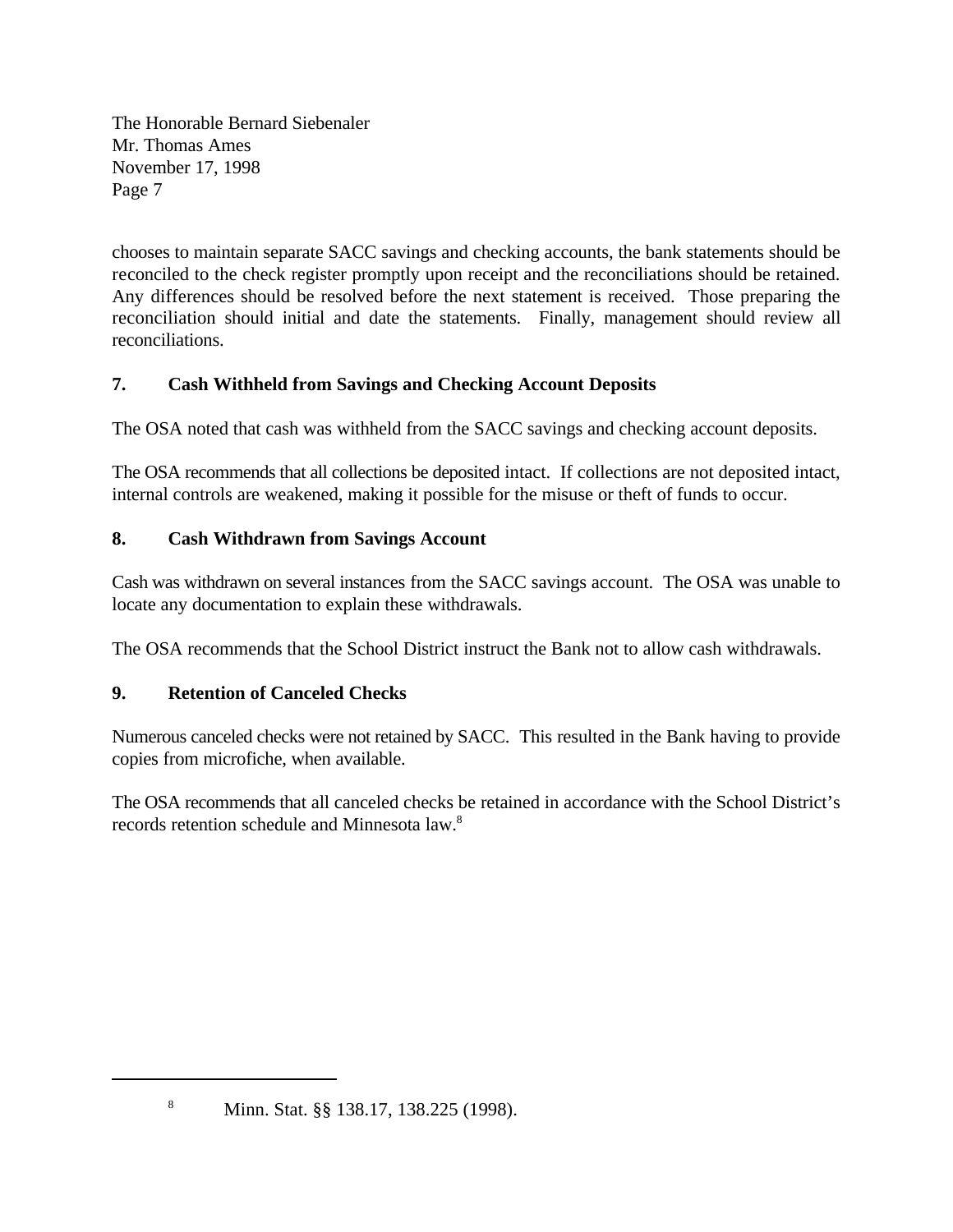# **C. RECEIPTS AND DISBURSEMENTS**

### **10. Cash Receipts**

The OSA noted that the receipts ledger maintained by SACC identified each payment received as being either cash or check, but that the composition of cash and check receipts did not match the composition of cash and checks noted on the corresponding deposit slip. Additionally, although the School District assumed responsibility for receiving child care payments in April of 1998, the OSA noted that a check dated April 23, 1998, was made payable to the SACC Coordinator and given to the SACC Coordinator by a parent paying for child care.

The OSA recommends that the receipts ledger include the date of deposit and that the composition of cash and check receipts be reconciled to the composition of cash and checks listed on the corresponding deposit slip. In addition, the OSA recommends that the individual preparing the deposit and the individual reconciling the composition of cash and checks included in the deposit both sign their initials on the deposit slip. Further, all payments for child care should be submitted directly to the School District in a manner consistent with Minnesota law.<sup>9</sup>

### **11. Payment of Invoices**

The OSA reviewed invoices paid by SACC. Most of the invoices reviewed did not indicate whether payment had been made to the vendor for that invoice. If invoices are not marked as having been paid, a possibility exists that multiple payments or non-payment of such invoices may occur.

The OSA recommends that all supporting documentation relating to the payment of invoices be marked with the check number and date paid.

### **12. Billing of Daycare Costs to Winona County**

During its review, the OSA discovered numerous instances in which SACC charged Winona County Human Services an amount that differed from the amount recorded on SACC's ledger.<sup>10</sup> This resulted in what appear to be instances in which SACC either overbilled or underbilled Winona

<sup>&</sup>lt;sup>9</sup> See Minn. Stat. § 123B.14, Subds. 3, 6 (1998) (requiring any School District employee who receives money to pay it over to the Treasurer for deposit).

 $^{10}$  The OSA reviewed bills to Winona County for the months of April, September, October and November of 1997.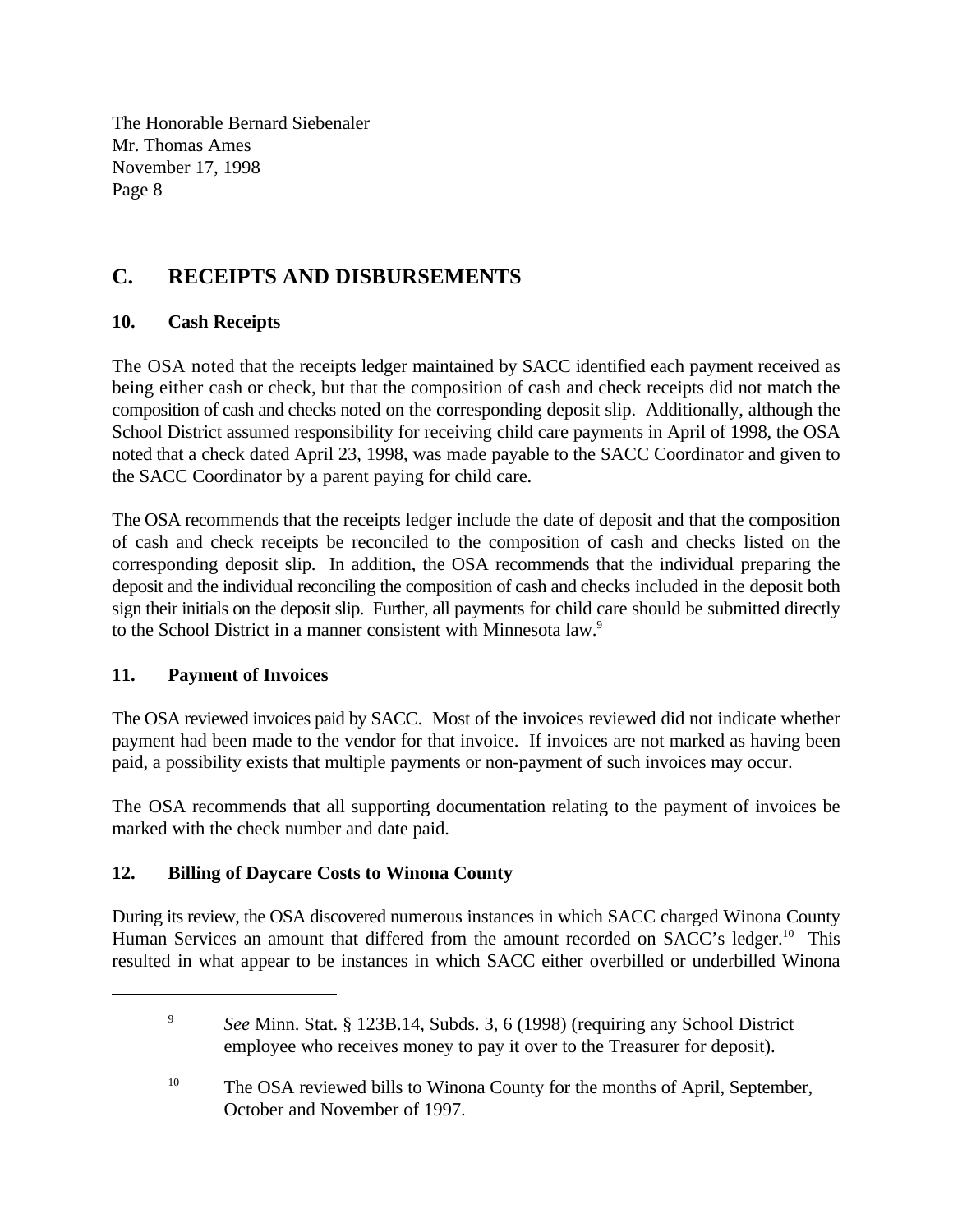County.

The OSA recommends that SACC bills to Winona County be reviewed to determine whether overbilling or underbilling did, in fact, occur in the past and to ensure that the correct amount is charged in the future.

### **13. Fund Raising Activities**

SACC organized fundraisers for its program. The proceeds from the fundraisers were apparently deposited into the checking account without consistent records of the expenses or profits associated with the fundraisers. While the OSA was unable to locate any specific authority that allows a school district to engage in fundraising activities, such fundraisers are often organized by private, non-profit entities, such as a parent advisory board. Such entities may then donate the proceeds to a school district as provided by Minnesota law.<sup>11</sup>

The OSA recommends that any future fundraising be performed only by those entities authorized by Minnesota law to engage in such activities and that SACC records include the expenses and profits associated with the fundraisers.

### **14. Interest-Free Loans**

The OSA noted instances in which checks written to the SACC Coordinator and a SACC employee were characterized as loans. The OSA was unable to locate any authority that allows a School District to make loans. The School District is only permitted to issue checks to pay valid claims presented to the School Board for payment.<sup>12</sup> A loan or advance is not a valid claim that an employee has against the School District. Therefore, no order or check can be used to pay such an amount.

The OSA recommends that SACC funds not be loaned to employees or others.

### **15. Expense Reimbursement**

The OSA reviewed expense reimbursements of SACC employees and found that most were paid without adequate supporting documentation and that all were paid without requiring that a claim form be completed. Minnesota law requires claims to be itemized in writing and signed by the claimant

 $\text{Min. Stat. }$  § 123B.02, Subd. 6 (1998).

<sup>&</sup>lt;sup>12</sup> Minn. Stat. §§ 123B.02, Subds. 17, 18, 123B.14, Subds. 2, 7 (1998).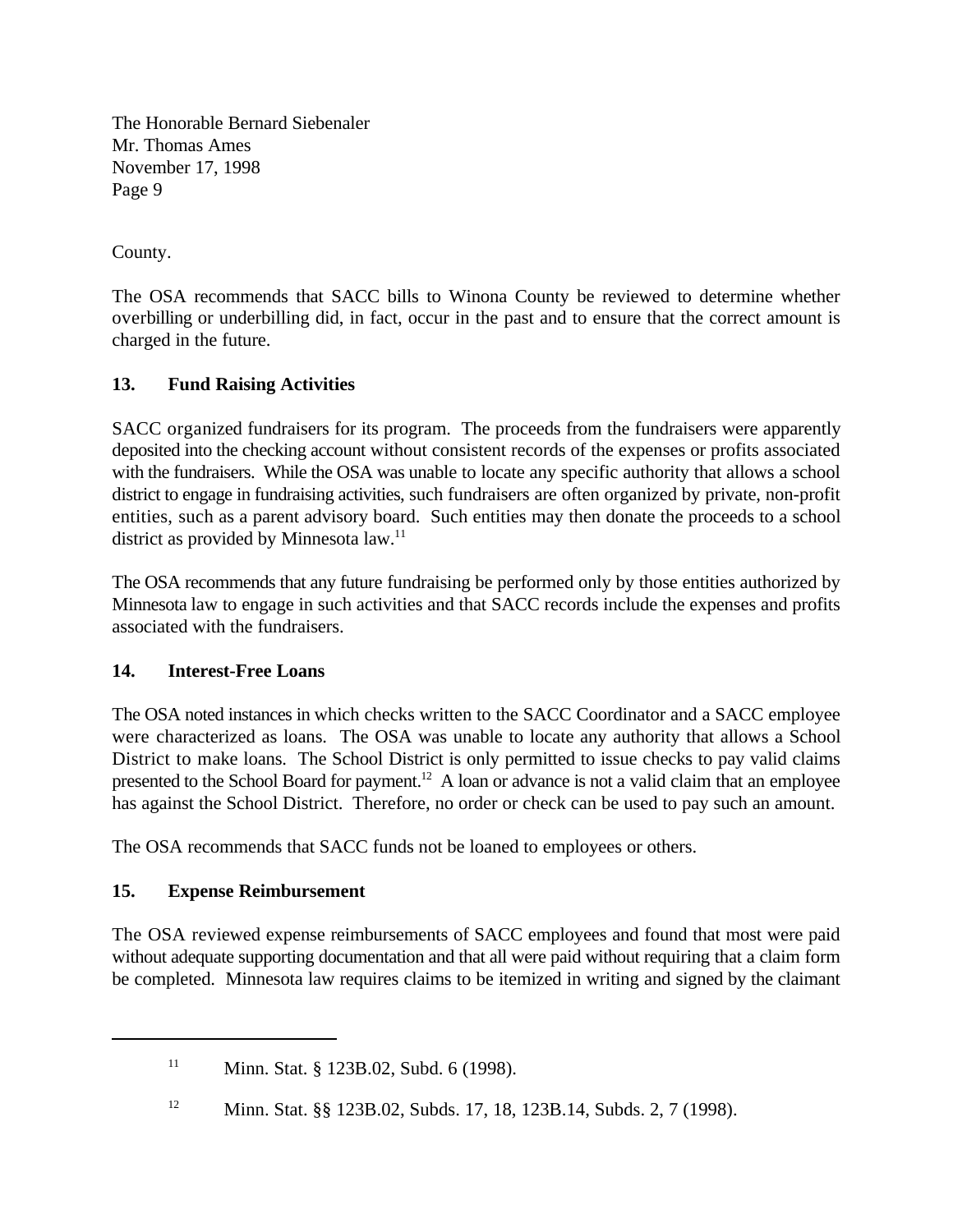with a declaration that the claim is just and correct and that no part has been paid.<sup>13</sup> If claims for reimbursement are not properly itemized and accompanied by supporting documentation, it is difficult to determine whether the reimbursement is for a legitimate expense. Further, Internal Revenue Service regulations require unsubstantiated reimbursed expenses to be included as income to the recipient on the IRS Form W-2 or Form 1099.

The OSA recommends that the School District comply with IRS regulations and Minnesota law referred to above by implementing a policy that requires itemization of all claims before payment is made. In addition, supporting documentation should be required.

# **D. EMPLOYEES**

## **16. Reporting of Income**

Except for the SACC Coordinator, SACC employees have not been included in the School District's payroll since August of 1996. Rather, they have been paid with checks written from the SACC checking account. These employees are paid an hourly rate. During its review, the OSA found that SACC did not deduct income taxes, social security taxes or Medicare taxes from the wages of its employees. An employer must generally withhold income taxes, withhold and pay social security taxes and Medicare taxes and pay unemployment taxes on wages paid to an employee. Penalties can be assessed against the employer for failure to withhold these taxes. The OSA was informed that the wages paid to these employees were not reported to the IRS, nor did the employees receive IRS Form 1099 or Form W-2 to be filed with their individual income tax returns. Further, the OSA received no evidence that the employer's portion of social security tax, Medicare tax, unemployment tax or worker's compensation insurance premiums were paid on behalf of these employees.

The OSA recommends that SACC employees be included on the School District's payroll, so as to adhere to IRS requirements for wage reporting and income tax withholding. The OSA further recommends that the School District contact the IRS for guidance as to how to come into compliance with applicable IRS rules and regulations.

Additionally, the OSA reviewed canceled checks used to pay wages to employees and noted one instance where two employees, apparently from the same family, were paid with the same check. Paying employees in this manner makes it difficult to properly report an individual's income.

The OSA recommends that each employee be paid with a check payable to that individual.

<sup>13</sup> Minn. Stat. § 471.38, Subd. 1 (1998).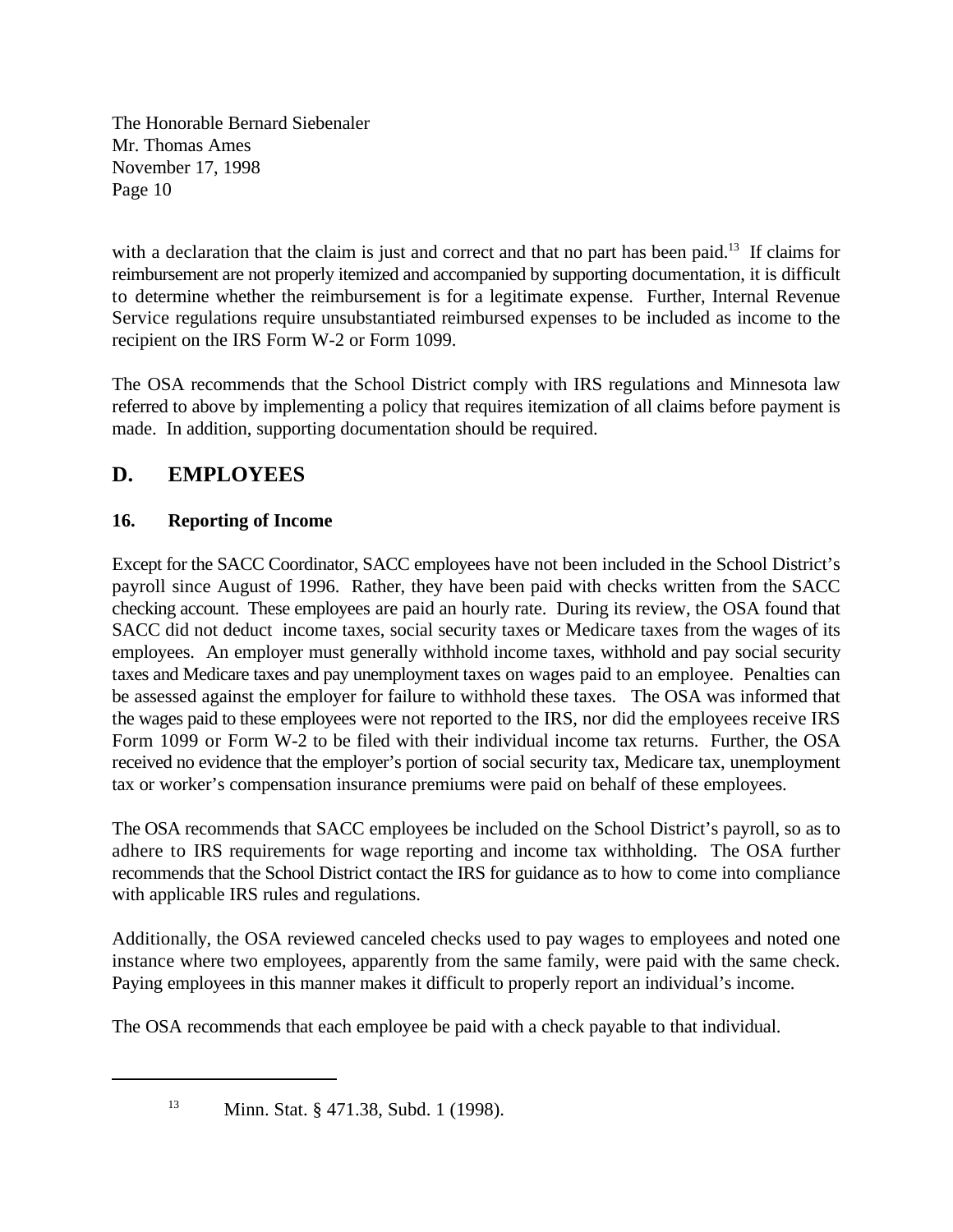### **17. Time Reporting by Employees**

During its review, the OSA found that timesheets for SACC employees, other than the SACC Coordinator, were not maintained after August of 1996.

The OSA recommends that SACC employees be made part of the School District's payroll system and that hours worked and leave taken be reported each pay period using the School District's uniform timesheet for all employees.

### **18. Employee Files**

It does not appear as if SACC maintained personnel files on part-time and seasonal employees. Hence, the OSA was unable to ascertain whether any information was retained on such employees, including their names, addresses, birthdates, and social security numbers.

The OSA recommends that personnel data be maintained on all employees of SACC as required by the Minnesota government data practices act and in accordance with the School District's records retention schedule and Minnesota law.<sup>14</sup>

### **19. Employee Bonuses**

During its review, the OSA noted that SACC employees received bonuses in addition to their base compensation. These bonuses were generally in the form of cash or "in-kind" benefits such as gift certificates.

Governmental units may provide benefits to employees only if otherwise authorized by statute or charter.<sup>15</sup> Additionally, "in-kind" benefits to officers and employees must be expressly authorized by statute.<sup>16</sup> Providing a bonus to an employee is not valid compensation unless expressly agreed to in advance as a term or condition of employment. The OSA is unaware of any statutory authority allowing school districts to provide bonuses to employees in this manner.

The OSA recommends that the School District not provide bonuses to employees, unless authorized by law or expressly agreed to in advance as a term or condition of employment. Additionally, the

<sup>14</sup> Minn. Stat. §§ 138.17, 138.225 (1998).

 $D<sub>15</sub>$  Op. Att'y Gen. 359b, October 24, 1989.

*Id*. 16